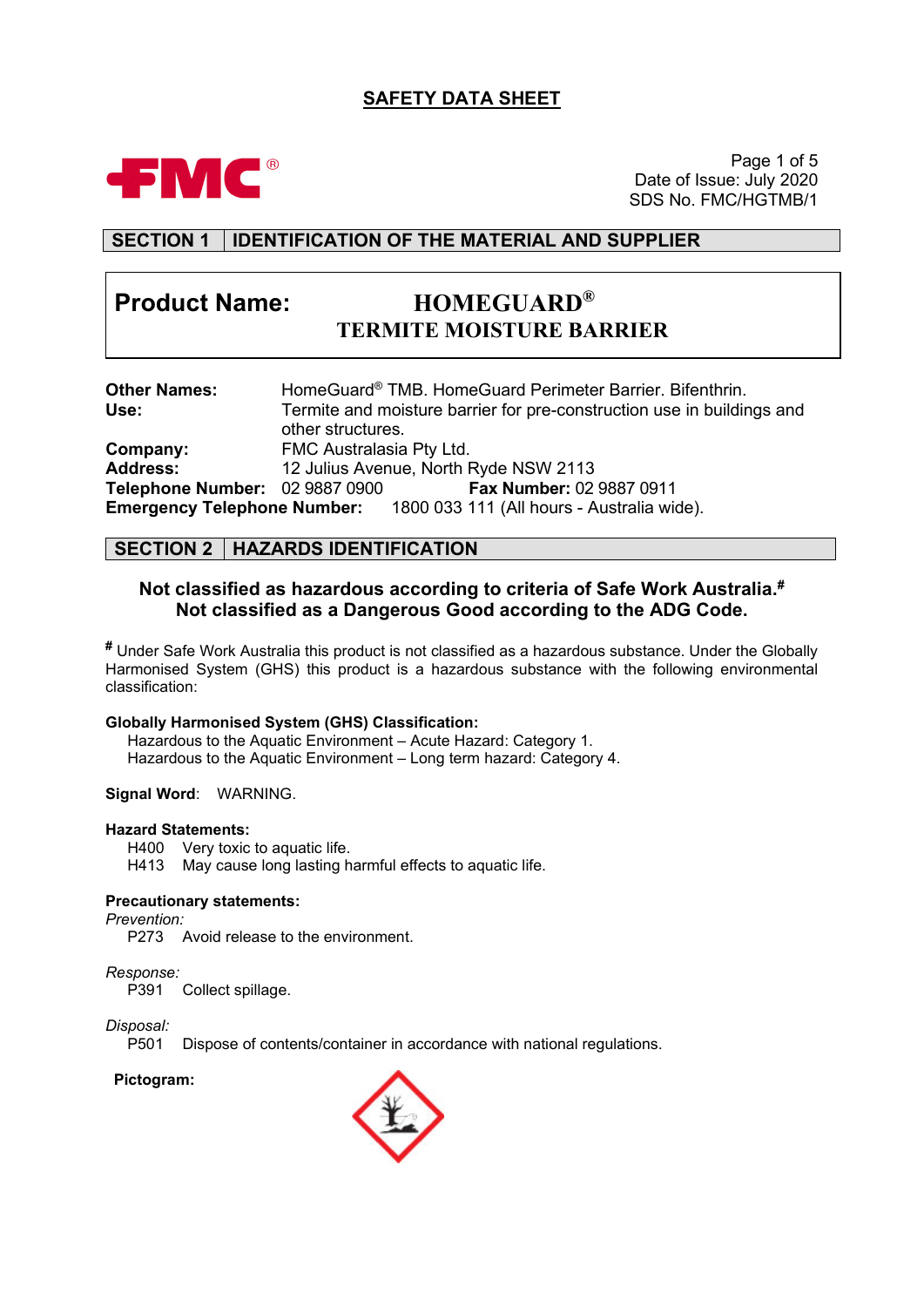### **SECTION 3 COMPOSITION/INFORMATION ON INGREDIENTS**

#### **Ingredients:**

Bifenthrin 82657-04-3 1 g/kg Other ingredients determined not to be hazardous mixture mixture Balance

*CHEMICAL CAS NUMBER PROPORTION*

#### **SECTION 4 FIRST AID MEASURES**

#### **FIRST AID**

- **Swallowed:** If poisoning occurs, contact a doctor or Poisons Information Centre. Phone Australia 131126.
- **Eye:** Particulates may scratch eye surfaces and/or cause mechanical irritation. Remove from eye as for any foreign object. If irritation persists, obtain medical attention.
- **Skin:** After handling, and before eating, drinking, smoking or going to the toilet wash with soap and water.
- **Inhaled:** In case of adverse exposure to vapours that may be formed at elevated temperatures, remove patient to fresh air. If breathing discomfort occurs, obtain medical attention.

**Advice to Doctors:** Concern should be taken of the physical damage that the sheeting may cause if ingested. The plastic sheeting is polyethylene which is considered non-toxic. Bifenthrin, the active ingredient in this product, is a pyrethroid insecticide. The level of bifenthrin in the sheeting (0.1%) is considered to be so low as to be considered non-toxic, and tests have shown that the bifenthrin is not readily available for release from the sheeting. Treatment is otherwise symptomatic and supportive.

#### **SECTION 5 FIRE FIGHTING MEASURES**

**Specific Hazard:** Thermal decomposition and burning may produce toxic by-products.

**Extinguishing media:** Foam, CO<sub>2</sub> or dry chemical. Soft stream water fog if no alternatives. Contain all runoff.

**Hazards from combustion products:** On burning will emit toxic fumes of carbon monoxide, carbon dioxide, hydrogen chloride, chlorine, fluorine and hydrogen fluoride etc.

**Precautions for fire-fighters and special protective equipment:** Isolate fire area. Evacuate downwind. Wear full protective clothing and self-contained breathing apparatus. Do not breathe or contact smoke, gases or vapours generated.

#### **SECTION 6 ACCIDENTAL RELEASE MEASURES**

**Emergency procedures:** Pick up unused sheeting. If unable to use as directed on the label, seal sheeting in a plastic bag and dispose of as per section 13. For good industrial hygiene, wash hands and arms with soap and water after handling sheeting.

**Material and methods for containment and cleanup procedures:** Not applicable to this product. DO NOT allow product to enter sewers, drains, dams, creeks or any other waterways.

# **SECTION 7 HANDLING AND STORAGE**

**Precautions for Safe Handling:** Generally no special precautions are required. Wash hands after use.

**Conditions for Safe Storage:** Store in closed original packaging, in a cool, well ventilated area away from children, animals, food and feedstuffs. Do not store for prolonged periods in direct sunlight. Do not use or store near heat, open flame or hot surfaces. Do NOT allow product to enter sewers, drains, creeks or any other waterways. Do not use as a liner for any type of water pond.

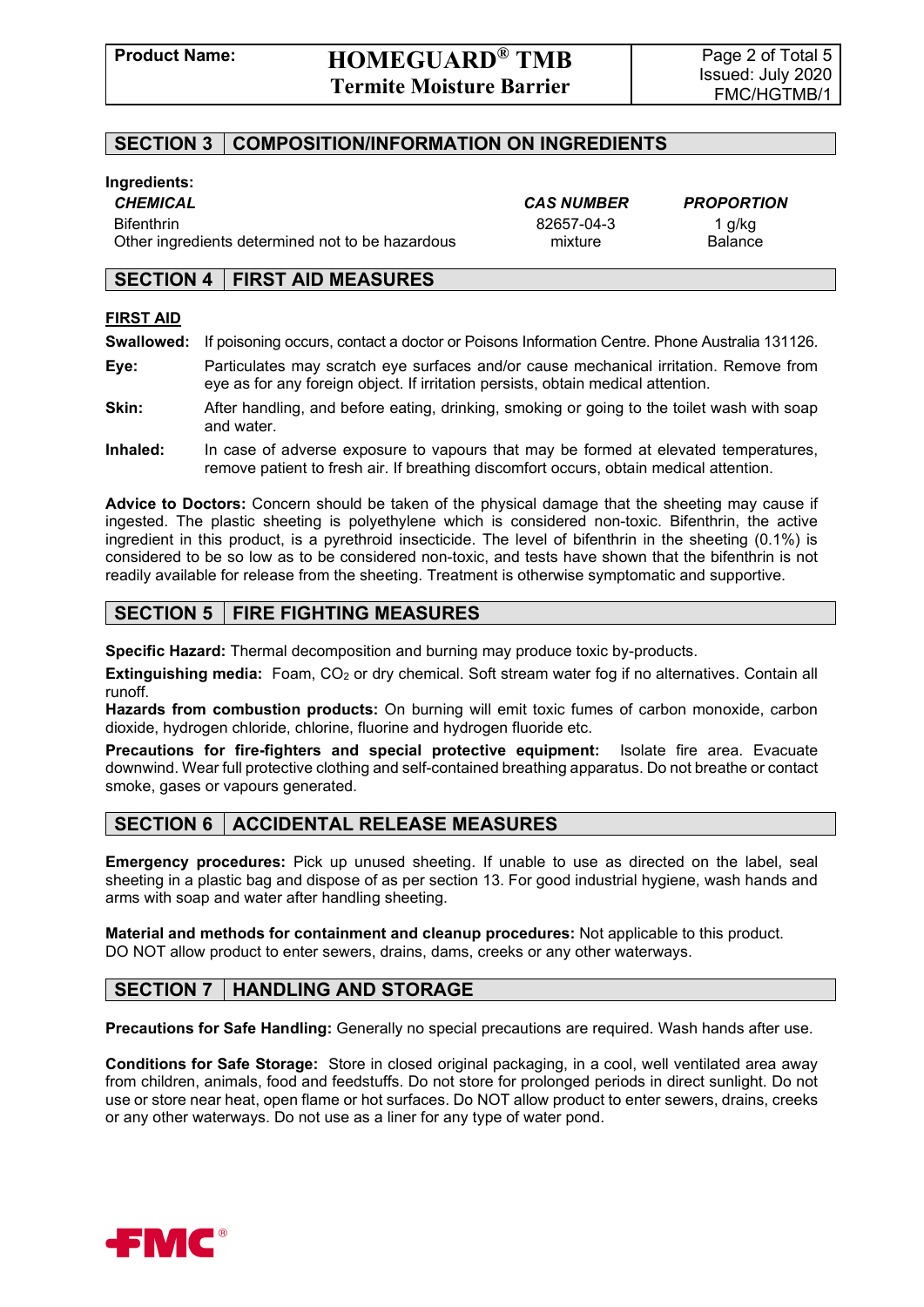# **SECTION 8 EXPOSURE CONTROLS / PERSONAL PROTECTION**

#### **National Exposure Standards:**

No exposure standard for bifenthrin, or this product, has been established by Safe Work Australia.

#### **Biological Limit Values:**

No biological limit allocated.

#### **Engineering controls:**

Use in well ventilated areas.

#### **Personal Protective Equipment (PPE):**

General: No special protective clothing is required. As a good work practice, wear clothing that minimises skin contact with this sheeting.

Personal Hygiene: Wash hands and arms before eating, drinking or smoking.

#### **SECTION 9 PHYSICAL AND CHEMICAL PROPERTIES**

| Appearance:                     | Plastic sheeting in white, red, blue or gold colours.             |
|---------------------------------|-------------------------------------------------------------------|
| Odour:                          | No odour.                                                         |
| <b>Boiling point:</b>           | Not relevant - solid at ambient temperatures.                     |
| Freezing point:                 | Not relevant - solid at ambient temperatures.                     |
| <b>Specific Gravity:</b>        | Approximately 0.9 g/m <sup>3</sup> .                              |
| pH:                             | Not available.                                                    |
| <b>Solubility in Water:</b>     | Not soluble. Provides a barrier to water.                         |
| <b>Flammability:</b>            | This material may support combustion at elevated temperatures.    |
| <b>Corrosive hazard:</b>        | Non corrosive; compatible with stainless steel, polyethylene etc. |
| Flashpoint $(^{\circ}C)$ :      | Not applicable.                                                   |
| <b>Flammability Limits (%):</b> | Not established.                                                  |
| <b>Poisons Schedule:</b>        | Product is not a scheduled poison.                                |

# **SECTION 10 STABILITY AND REACTIVITY**

**Chemical Stability:** Product is considered stable in ambient conditions for a period of at least 2 years after manufacture.

**Conditions to avoid:** Keep away from all sources of heat. Keep out of the sun.

**Incompatible materials:** No particular materials to avoid

**Hazardous decomposition products:** On burning will emit toxic fumes.

**Hazardous reactions:** No particular reactions to avoid.

# **SECTION 11 TOXICOLOGICAL INFORMATION**

#### *Potential Health Effects:*

This product is expected to have low toxicity, and if swallowed the mechanical effects are expected to be of greater concern. Bifenthrin, the active ingredient in this product is present at 0.1%. Ingestion of large doses of bifenthrin by laboratory animals produced signs of toxicity which included clonic convulsions, tremors and bloody nasal discharge. But it is not likely to be physically possible to consume large quantities of bifenthrin by ingesting the plastic sheet.

#### **Acute**

| Swallowed: | Not expected to be toxic.                                                                                                                                                  |
|------------|----------------------------------------------------------------------------------------------------------------------------------------------------------------------------|
| Eye:       | May produce mechanical irritation to the eye.                                                                                                                              |
| Skin:      | This product has very low dermal toxicity.                                                                                                                                 |
| Inhaled:   | Unlikely to cause inhalation toxicity unless the product is at elevated temperatures or is<br>burned. Vapours and gases released under thermal decomposition may be toxic. |

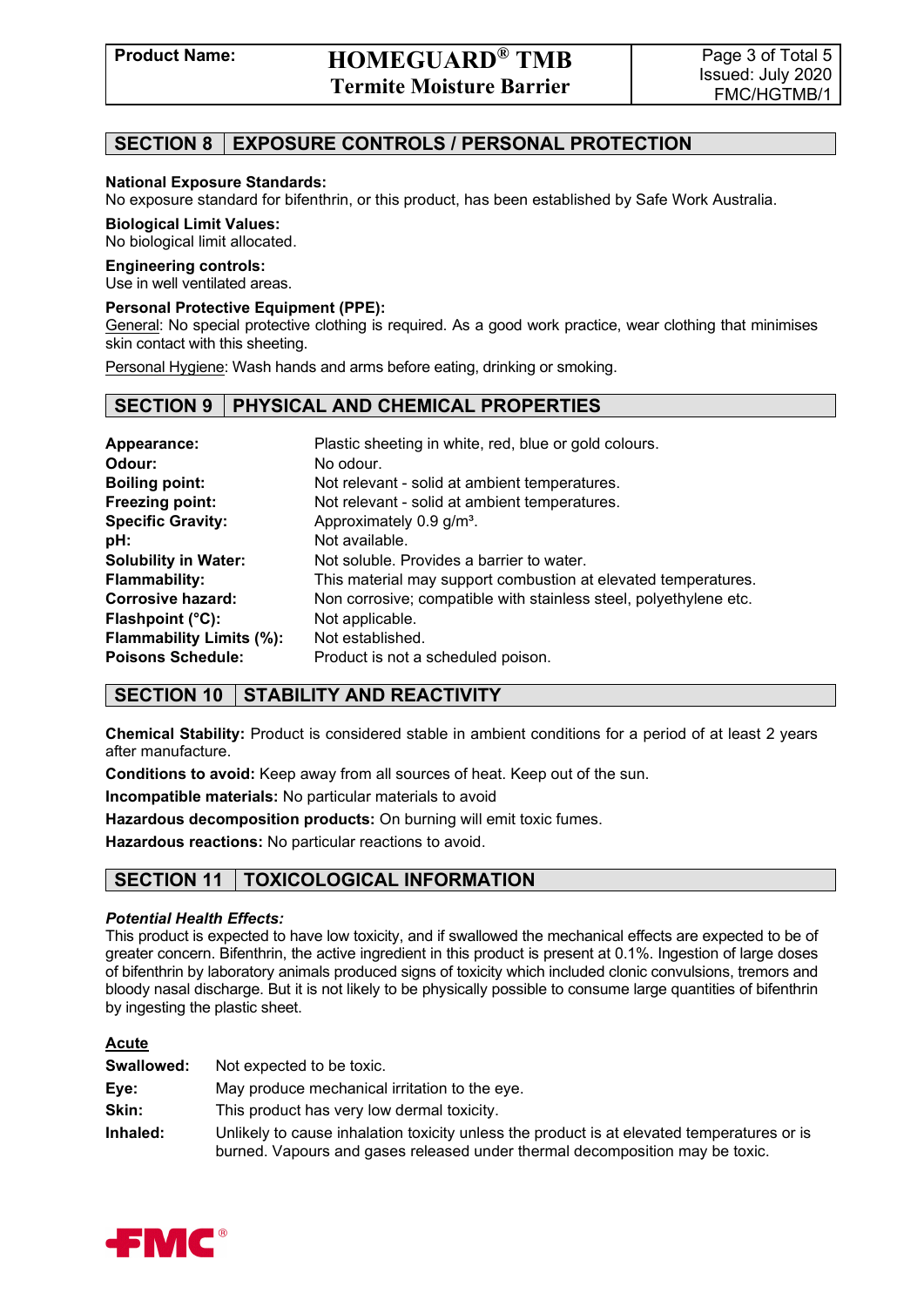# **SECTION 11 TOXICOLOGICAL INFORMATION** (Continued)

**Chronic:** No data available on this formulation. In studies with laboratory animals, Bifenthrin Technical did not cause teratogenicity or reproductive toxicity. Tremors were associated with repeated exposure of dogs, rats, rabbits and mice to Bifenthrin. The overall results from a battery of genotoxicity studies indicate that Bifenthrin is not considered to be genotoxic. Ames test results were negative.

# **SECTION 12 | ECOLOGICAL INFORMATION**

**Environmental Toxicology:** The active ingredient, Bifenthrin, is highly toxic to fish and aquatic arthropods with LC<sub>50</sub> values ranging from 0.0038  $\mu$ g/L to 17.8  $\mu$ g/L. In general, the aquatic arthropods are the most sensitive species. Care should be taken to avoid contamination of the aquatic environment. Bifenthrin had no effect on molluscs at its limit of water solubility. Bifenthrin is only slightly toxic to both waterfowl and upland game birds with LC<sub>50</sub> values range from 1800 mg/kg to  $> 2,150$  mg/kg. Do not contaminate sewers, drains, dams, creeks or any other waterways with product or the used container. Do not use this product as a liner for fish ponds.

**Environmental Properties:** The active ingredient, Bifenthrin, degrades at a moderate rate in agricultural soils ( $t\frac{1}{2}$  = 50 to 205 days), and more rapidly on the surface of bare soils ( $t\frac{1}{2}$  = 7 to 62 days). Bifenthrin is tightly bound in most soils and has extremely low water solubility.

# **SECTION 13 DISPOSAL CONSIDERATIONS**

**Spills & Disposal:** In the case of unusable material, place material in sealed plastic bags and dispose of waste in accordance with the requirements of Local or State Waste Management Authorities via an approved industrial waste disposal site. Keep material out of streams and sewers.

When installing HomeGuard TMB it is likely there will be some off-cut material. Wherever possible use these off-cuts for patches, repairs, collars etc. If pieces cannot be used they may be placed under the slab prior to pouring or within the cavity. If this is not possible, HomeGuard TMB off-cuts should be placed in a sealed plastic bag and disposed of via an approved industrial waste disposal site in accordance with the requirements of Local or State Waste Management Authorities.

*Dangerous to Fish*: Do NOT allow product to enter sewers, drains, dams, creeks or any other waterways.

# **SECTION 14 TRANSPORT INFORMATION**

HomeGuard TMB is not classified as a Dangerous Good by the Australian Code for the Transport of Dangerous Goods by Road and Rail.

# **SECTION 15 REGULATORY INFORMATION**

Not classified as a hazardous substance according to criteria of Safe Work Australia.

Under the Standard for Uniform Scheduling of Medicines and Poisons (SUSMP), this product is not a scheduled poison.

This product is registered under the Agricultural and Veterinary Chemicals Code Act 1994. Product Registration No. 60989.

Product is not classified as a Dangerous Good according to the ADG Code  $(7<sup>th</sup> Ed)$ , the International Maritime Dangerous Goods (IMDG) Code and the International Air Transport Association (IATA). *Requirements concerning special training:*

Check State or Territory regulations that require people who use pesticides in their job or business to have training in the application of the materials.